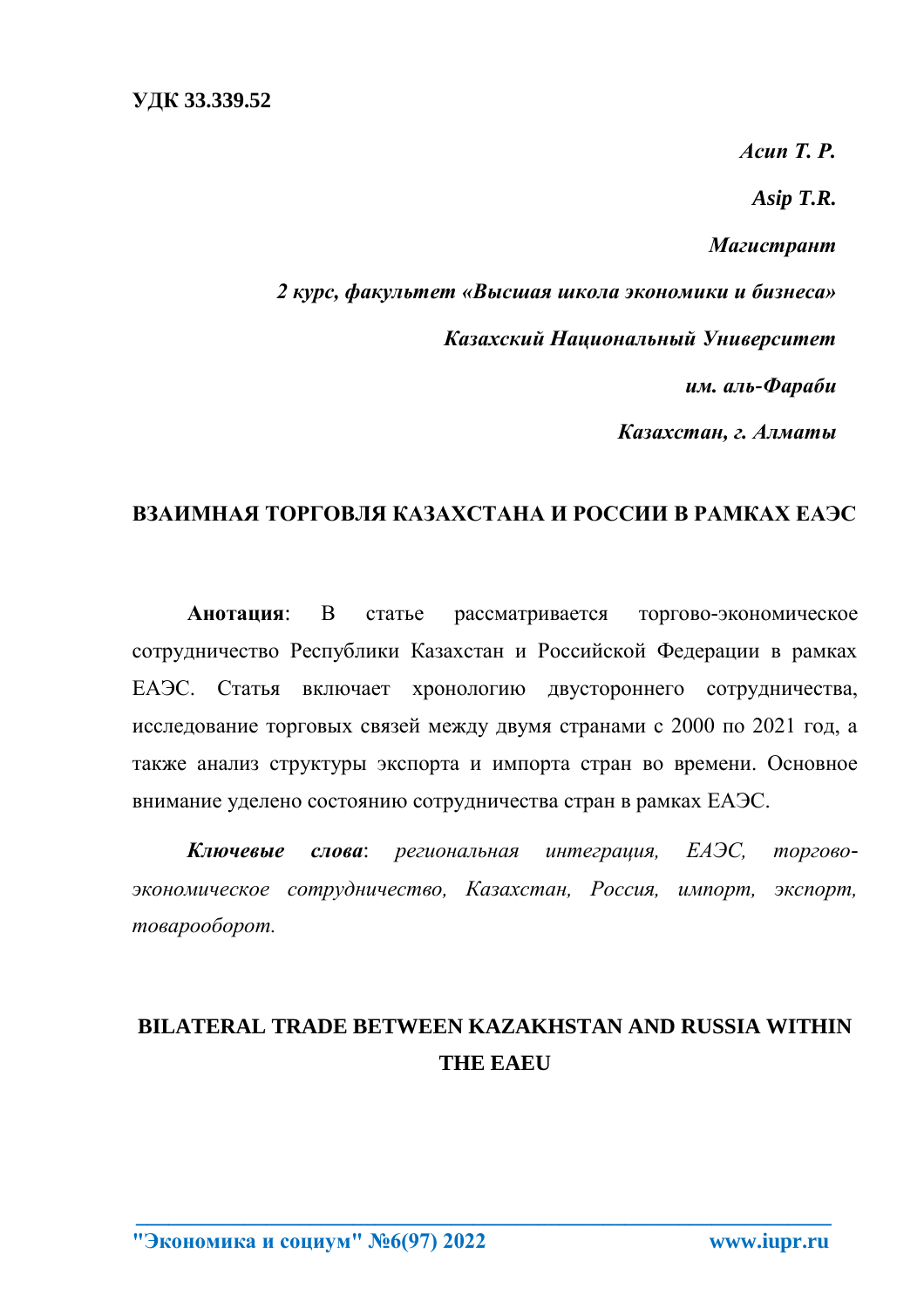**Annotation.** The article discusses the Republic of Kazakhstan's and the Russian Federation's trade and economic cooperation within the EAEU framework. The article includes a timeline of the beginnings of bilateral cooperation, a study of trade ties between the two nations from 2000 to 2021, and an examination of the structure of countries' exports and imports through time. The main attention is dedicated to the state of cooperation between countries within the scope of the EAEU.

*Key words: regional integration, EAEU, trade and economic cooperation, Kazakhstan, Russia, import, export, trade turnover* 

### **Introduction**

If worldwide free exchange becomes difficult to achieve, the construction of a regional integration area could be considered as a backup plan, at least temporarily [1]. The terms ``regional integration" and "globalization" are frequently used interchangeably. All of them imply a strengthening of interrelationships between particular countries and communities in a variety of areas, including economics, politics, military, and culture. The first process of creating regional integration was on the territory of Europe after the end of World War II. The European Coal and Steel Community was created in 1951 to set up free movement of coal and steal between Belgium, France, Italy, Luxembourg and West Germany. The ECSC was a significant step toward European integration.

Bela Balassa, a well-known American economist of Hungarian ancestry, created the present classification of regional integration stages in 1961. The following major stages, in his opinion, can be recognized [2]:

- Free Trade Area
- Customs Union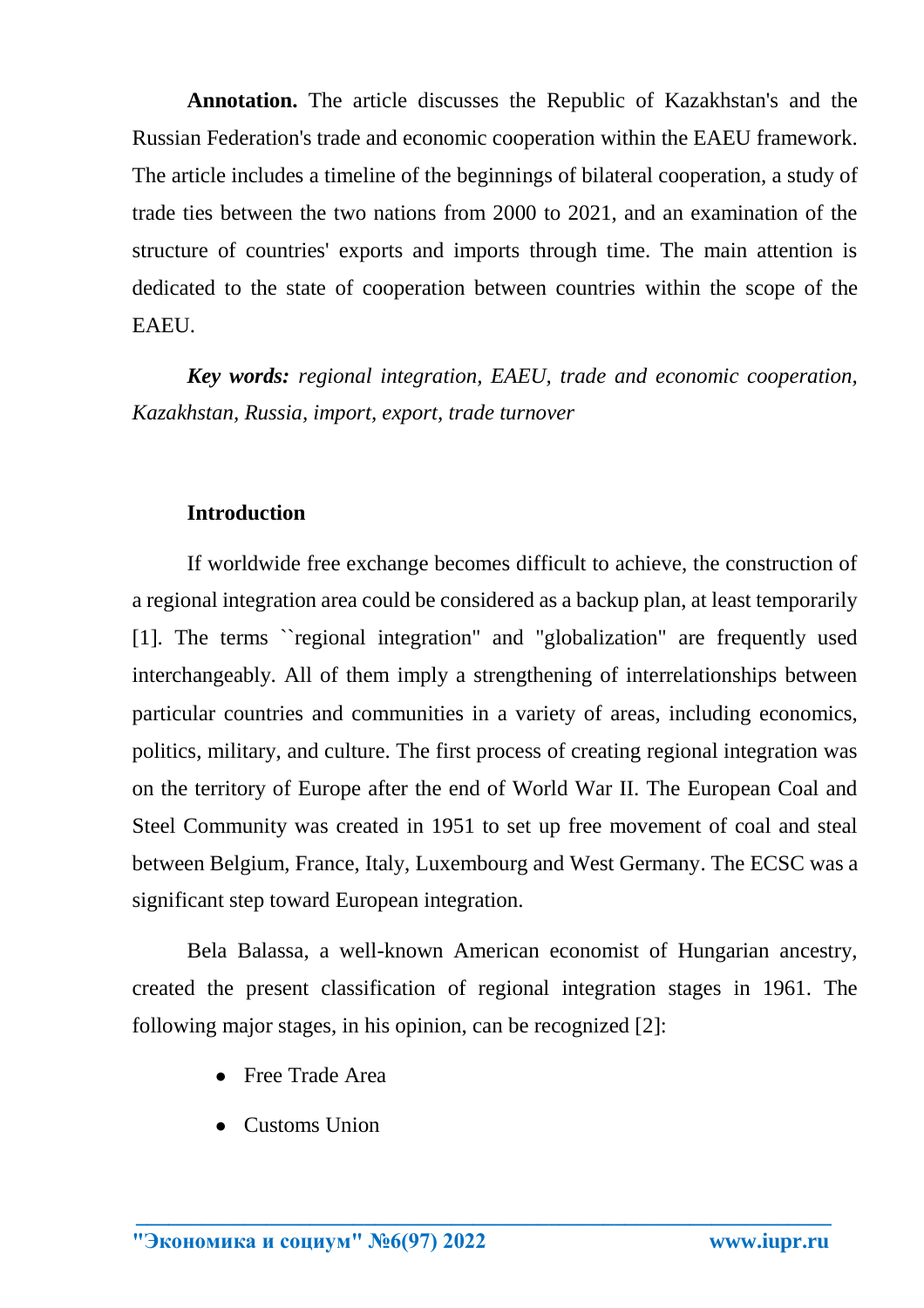- Common market
- Monetary Union
- Political Union

Nowadays, the European Union is one and only who achieved all 5 stages of regional integration.

| $N_2$          | Year                     | <b>Event</b>                                                               |
|----------------|--------------------------|----------------------------------------------------------------------------|
| 1              | 1995                     | The Customs Union Agreement was signed by the Republic of Belarus,         |
|                |                          | the Republic of Kazakhstan, and the Russian Federation for the purpose     |
|                |                          | of free economic exchange, trade, and equal competition among the          |
|                |                          | participants.                                                              |
| $\overline{2}$ | 26 March,                | Belarus, Kazakhstan, Kyrgyzstan, and Russia concluded an agreement         |
|                | 1996                     | on economic and humanitarian integration.                                  |
| 3              | 26<br>February,<br>1999  | Belarus, Kazakhstan, Kyrgyzstan, Russia, and Tajikistan signed the         |
|                |                          | Treaty on the Customs Union and the Common Economic Space, in              |
|                |                          | which they agreed to complete the establishment of the Customs Union       |
|                |                          | and create a Common Economic Space on its foundation.                      |
|                | 10 October,<br>2000      | The Eurasian Economic Community (EurAsEC) was founded by                   |
|                |                          | Belarus, Kazakhstan, Kyrgyzstan, Russia, and Tajikistan to improve         |
| $\overline{4}$ |                          | interaction efficiency, build integration processes, and deepen            |
|                |                          | cooperation in a variety of fields. Uzbekistan became a member of the      |
|                |                          | Community in 2006.                                                         |
| 5              | 19<br>September,<br>2003 | Within the framework of the CIS, the heads of state of Belarus,            |
|                |                          | Kazakhstan, Russia, and Ukraine signed an agreement on the creation        |
|                |                          | of a Common Economic Space based on the principle of multi-level           |
|                |                          | integration in order to establish conditions for the stable and successful |
|                |                          | growth of states' economies and to improve the living standards of their   |
|                |                          | populations.                                                               |

**\_\_\_\_\_\_\_\_\_\_\_\_\_\_\_\_\_\_\_\_\_\_\_\_\_\_\_\_\_\_\_\_\_\_\_\_\_\_\_\_\_\_\_\_\_\_\_\_\_\_\_\_\_\_\_\_\_\_\_\_\_\_\_\_** 

## **Table 1**. Chronological order of events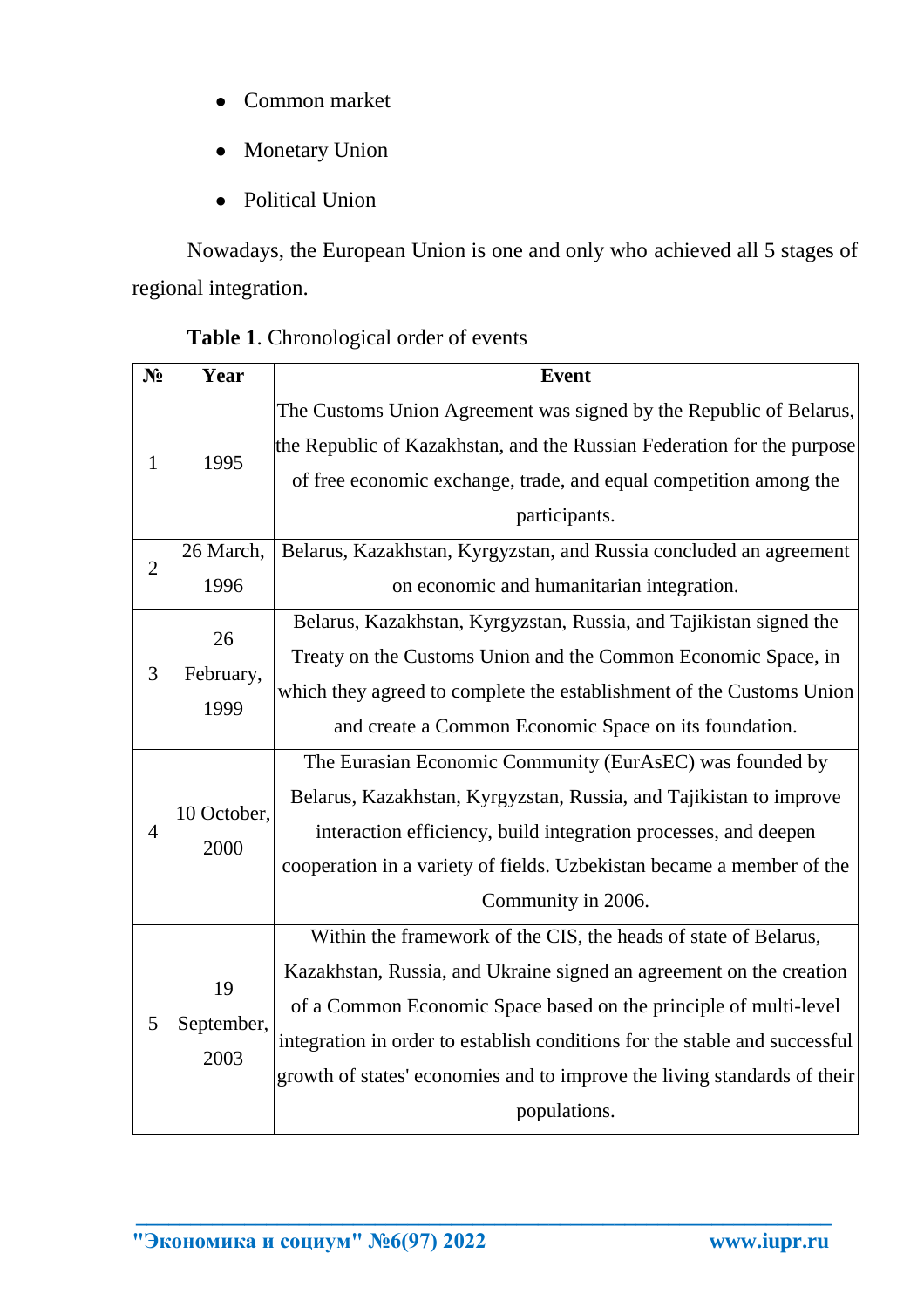| 6                   | 6 October,  | Belarus, Kazakhstan and Russia signed an Agreement on the Creation        |
|---------------------|-------------|---------------------------------------------------------------------------|
|                     |             | of a Single Customs Territory and the Formation of a Customs Union        |
|                     | 2007        | on the basis of the EurAsEC.                                              |
|                     | November,   | Belarus, Kazakhstan and Russia signed an Agreement on the Customs         |
| $\overline{7}$<br>8 | 2009        | Code of the Customs Union                                                 |
|                     |             | Was introduced a single customs tariff and were canceled customs          |
|                     | January,    | control at internal borders since the beginning of functioning of the     |
|                     | 2010        | <b>Customs Union</b>                                                      |
|                     |             | Was signed the Eurasian Economic Integration Declaration, which           |
|                     |             | declared the transition to the next stage of integration construction - a |
|                     | November,   | single economic room - on January 1, 2012;                                |
| 9                   | 2011        | And an agreement on a creation of regulatory body of the Customs          |
|                     |             | Union and the Common Economic Space - the Eurasian Economic               |
|                     |             | Commission                                                                |
|                     | January,    |                                                                           |
| 10                  | 2012        | The beginning of functioning of the Common Economic Space                 |
|                     | 29 May,     | Presidents of Kazakhstan, Belarus and Russia signed an Agreement on       |
| 11                  | 2014        | a creation of Eurasian Economic Union (EAEU)                              |
|                     | 10 October, | Agreement on the accession of the Republic of Armenia to the EAEU         |
| 12                  | 2014        | was signed. On 2 January, 2015 it came into force                         |
|                     | 23          | Agreement on the accession of the Kyrgyz Republic to the EAEU was         |
| 13                  | December,   | signed. On 12 August, 2015 it came into force                             |
|                     | 2014        |                                                                           |
|                     |             | Entry into force of the free trade zone agreement between the EAEU        |
|                     | 2016        | and Vietnam;                                                              |
| 14                  |             | Statement by the Presidents of the member states on the digital agenda    |
|                     |             | of the EAEU                                                               |
|                     |             |                                                                           |
| 15                  | 2017        | Signing and ratification of the agreement on the Customs Code of the      |
|                     |             | <b>EAEU</b>                                                               |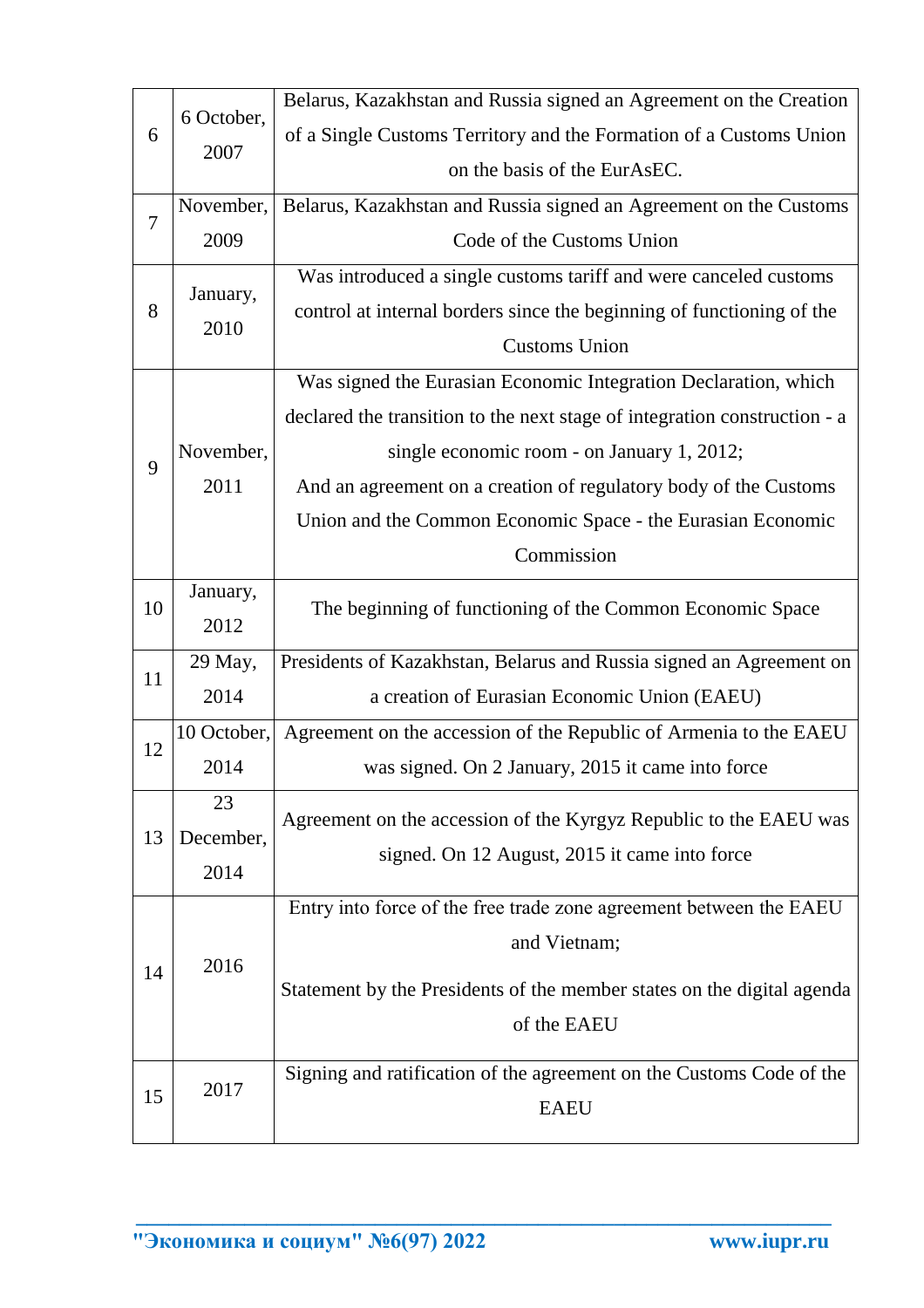|    | 2018 | EAEU member states and China signed an agreement on the trade and       |
|----|------|-------------------------------------------------------------------------|
| 16 |      | economic cooperation;                                                   |
|    |      | The Republic of Moldova became an observer country;                     |
|    |      |                                                                         |
|    |      | Signing of an interim agreement leading to the creation of a free trade |
|    |      | area with Iran                                                          |
|    | 2019 | The EAEU and Singapore have signed a free trade agreement;              |
|    |      |                                                                         |
|    |      | The EAEU and Serbia have signed a free trade agreement;                 |
| 17 |      | The Agreement on Trade and Economic Cooperation between the             |
|    |      | EAEU and China enters into force;                                       |
|    |      | The Interim Agreement establishing a free trade zone between the        |
|    |      | EAEU and Iran enters into force.                                        |
|    |      |                                                                         |
|    | 2020 | Adoption of significant EEC measures and decisions to combat the        |
|    |      | spread of the COVID-19 coronavirus infection and the pandemic's         |
|    |      | effects;                                                                |
|    |      | The Republic of Uzbekistan and Cuba became observer countries;          |
|    |      |                                                                         |
| 18 |      | The Strategic Directions for the Development of Eurasian Economic       |
|    |      | Integration until 2025 have been approved by the heads of the EAEU      |
|    |      | member states;                                                          |
|    |      | The beginning of discussions on a free trade deal with Iran was         |
|    |      | approved by the heads of the EAEU nations.                              |
|    |      |                                                                         |

*Source: Eurasian Economic Commission[, http://www.eurasiancommission.org/ru/nae/news/Pages/11-10-](http://www.eurasiancommission.org/ru/nae/news/Pages/11-10-2018-inf.aspx) [2018-inf.aspx](http://www.eurasiancommission.org/ru/nae/news/Pages/11-10-2018-inf.aspx)*

*Eurasian Economic Union, http://www.eaeunion.org/#about-history*

The Eurasian Economic Union was established after signing an international treaty signed in Astana on May 29, 2014. (EAEU). The Russian Federation, Kazakhstan, Belarus, Armenia, and Kyrgyzstan are the current members of the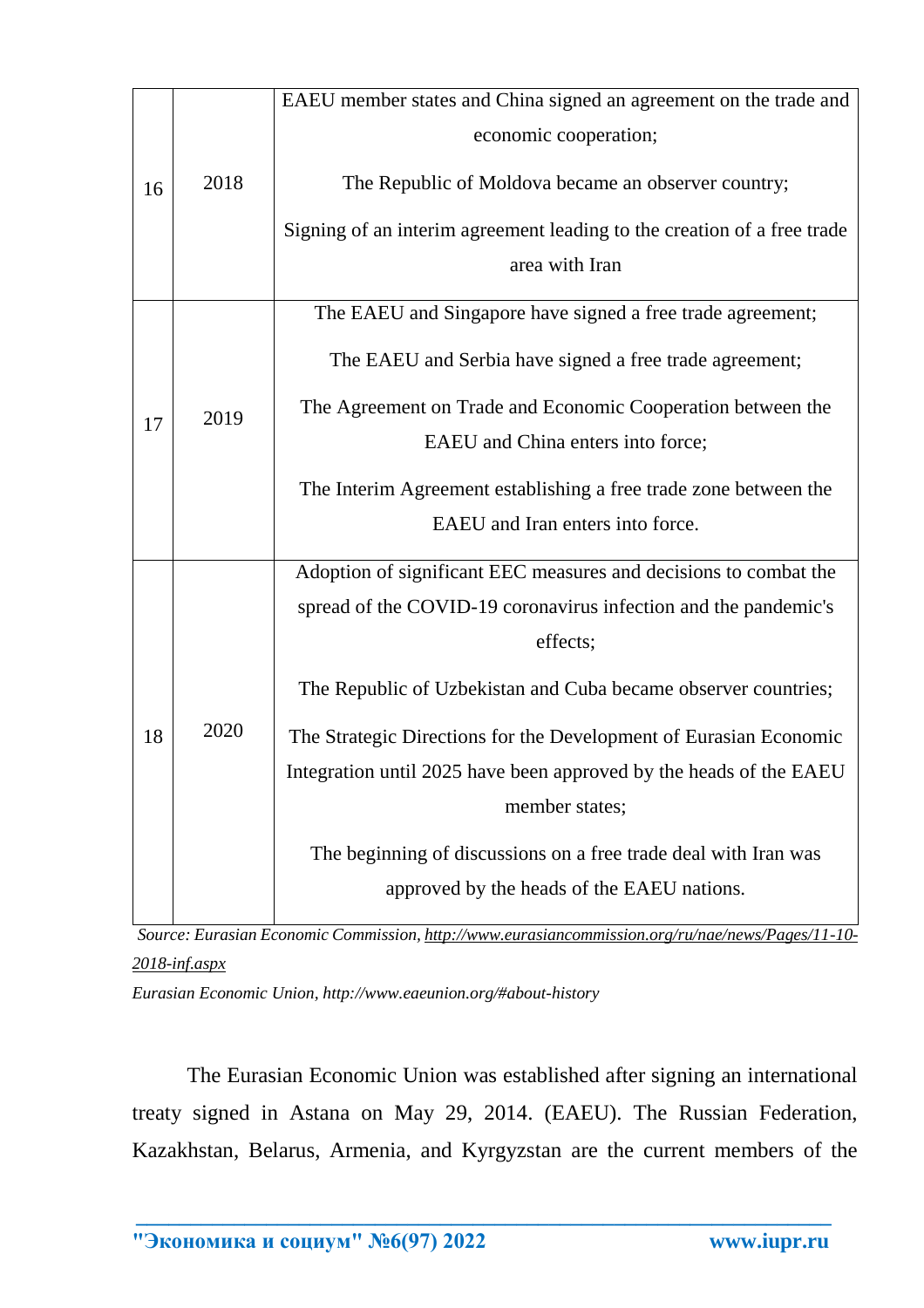supranational organization. Moldova was also granted the status of an observer country in 2018.

However, the preconditions for creation of a union arose earlier. Since the collapse of the USSR, the former member states have signed an agreement on the creation of a commonwealth of independent states. In the framework of this organization countries cooperate in political, economic, environmental, humanitarian, cultural and other fields.

President of Kazakhstan N.A. Nazarbayev proposed the creation of the Eurasian Union on the basis of a single economic space and a shared defense policy during his first official visit to Russia on March 29, 1994 at Moscow State University after L. N. Lomonosov. In his speech he stood that there is a need for transition on a new level of countries' relationship.

As we can see, the EAEU is the outcome of a Eurasian integration process that began from the CIS, Customs Union and EurAsEC. The Eurasian Economic Union went through two stages in its development: the Customs Union and the Common Economic Space, before entering the Eurasian Economic Union stage.

The bodies of the EAEU are:

- The Supreme Eurasian Economic Council (the SEEC);
- Eurasian Intergovernmental Council (Intergovernmental Council);
- Eurasian Economic Commission (EEC);
- Court of the Eurasian Economic Union (Court of the EAEU)

#### **Research methods**

Statistical methods of analysis, data collection methods, data analysis methods, as well as methods of systematization and comparison, are all part of the research methodology, from which acceptable conclusions are made. The study gathered and analyzed data from the period of  $2000<sup>th</sup>$  till  $2021<sup>st</sup>$  from the Statistics Committee of Kazakhstan's Ministry of National Economy, the Russian Federation's Federal Customs Service, and the Eurasian Economic Commission.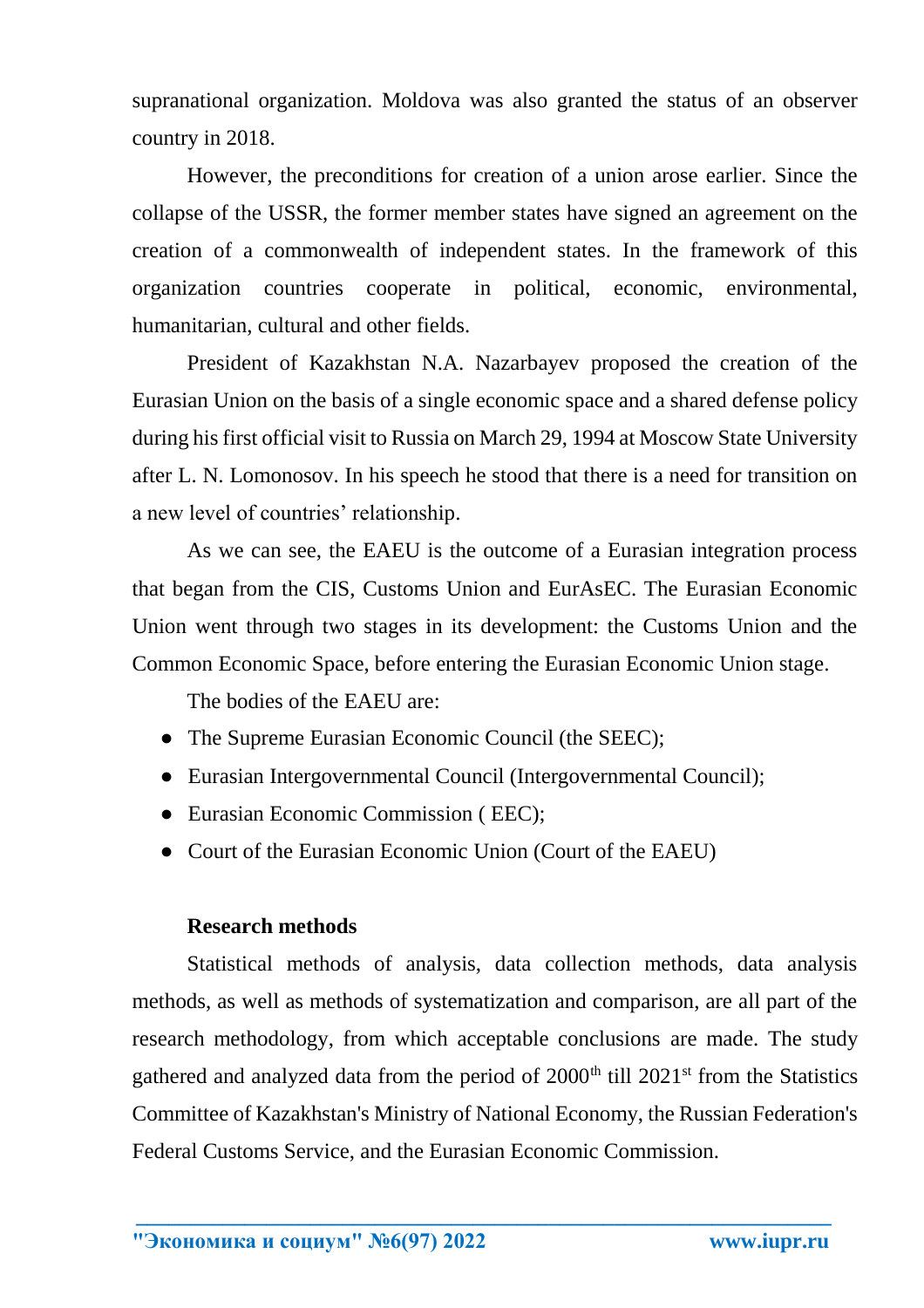#### **Research results**

At present, trade and economic cooperation between Kazakhstan and Russia play a key role in the economy of both countries. Since the collapse of the USSR, the countries have been the main partners in many areas of the country's activities. Cooperation between the newly formed countries dates back to May 25, 1992, from the moment of signing the Treaty of Friendship, Cooperation and Mutual Assistance. Subsequently, Kazakhstan and Russia signed several more agreements, such as:

- Agreement on further deepening of economic cooperation and integration of the Republic of Kazakhstan and the Russian Federation of March 3, 1994;

- Declaration on the Broadening and Deepening of Kazakh-Russian Cooperation of January 20, 1995;

- Almaty declaration of December 27, 1991;

- Declaration of eternal friendship and alliance between the Republic of Kazakhstan and the Russian Federation, oriented to the XXI century of July 6. 1998;

- Agreement on economic cooperation for 1998-2007 of October 1, 1998.

In the result of the existing regulatory and legal framework, and as a result of fruitful cooperation between interstate organizations, trade and economic relations between countries are productive

At the given Table 2, we can observe dynamics of three indicators (export, export, trade turnover) of two countries since 2000<sup>th</sup> until 2021<sup>st</sup>

**Table 2.** Trade turnover between Kazakhstan and Russia from 2000 to 2021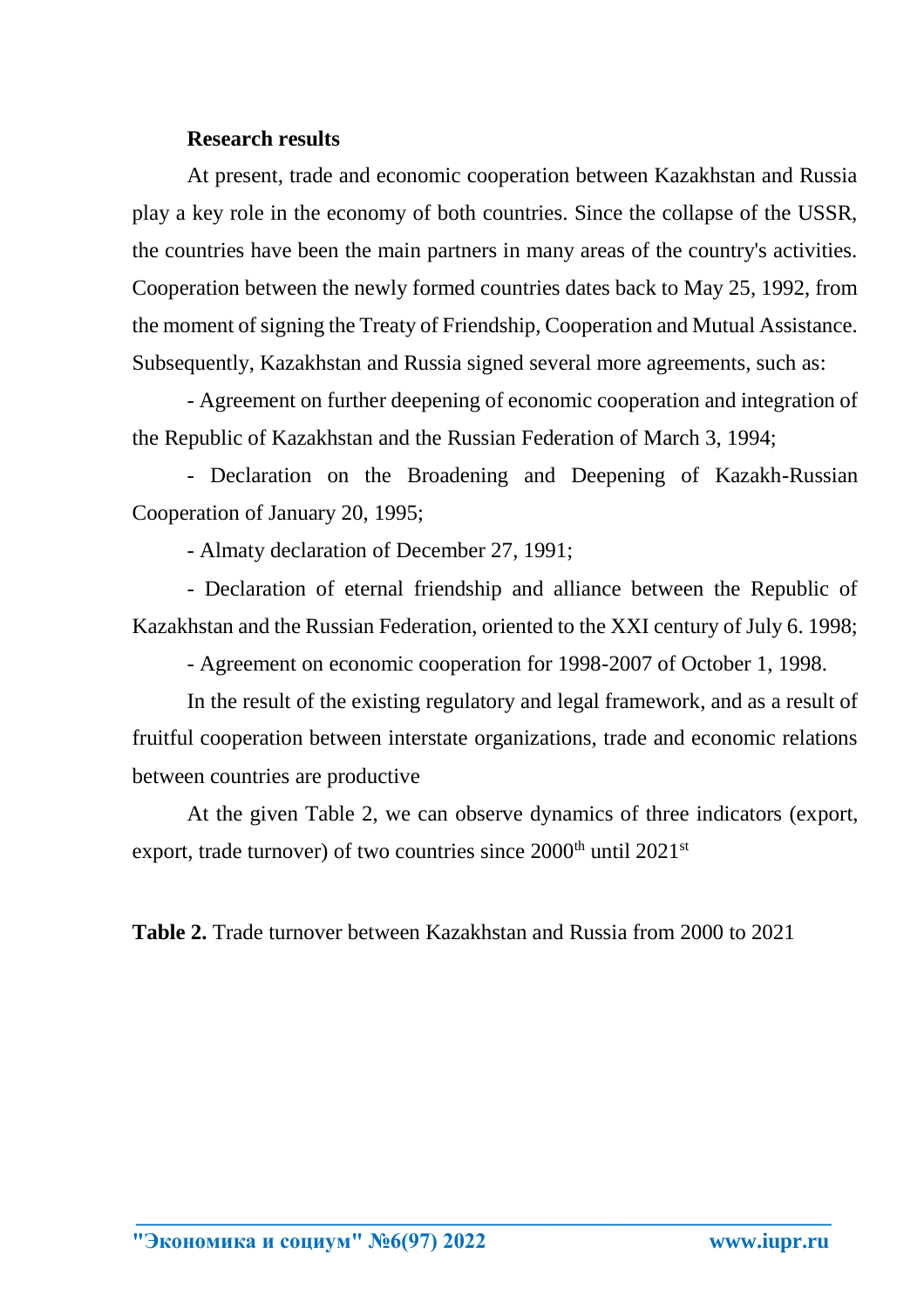

*Source: Federal customs service, [https://customs.gov.ru/folder/502;](https://customs.gov.ru/folder/502) Eurasian Economic Commission [http://www.eurasiancommission.org/ru/act/integr\\_i\\_makroec/dep\\_stat/Pages/default.aspx;](http://www.eurasiancommission.org/ru/act/integr_i_makroec/dep_stat/Pages/default.aspx) Agency for Strategic planning and reforms of the Republic of Kazakhstan Bureau of National statistics <https://stat.gov.kz/edition/publication/collection>*

Since the development of active cooperation between countries in the field of trade and economy, we can see the dynamic development of trade between countries until 2008. At the moment, Russia is the dominant consumer of Kazakh products. However, in 2009 there was a sharp decline in trade by 37.7%. There was a decrease in the export of goods of Kazakh production by 43% and Russian production by 35.3%. The decline occurred as a result of the global crisis in 2008, which affected the production of almost all categories of goods, chemical, food, grain and technical.

The customs union, which includes the Republic of Kazakhstan, the Russian Federation, and the Republic of Belarus, began operations in January 2010. Member states agreed to eliminate customs controls and implement a single tariff. As a result, in 2010, the trade turnover between Kazakhstan and Russia surged by 31.3 percent to 18,128 million US dollars. The volume of commerce has restored to the prior level as a result of a change in trade and economic relations strategy.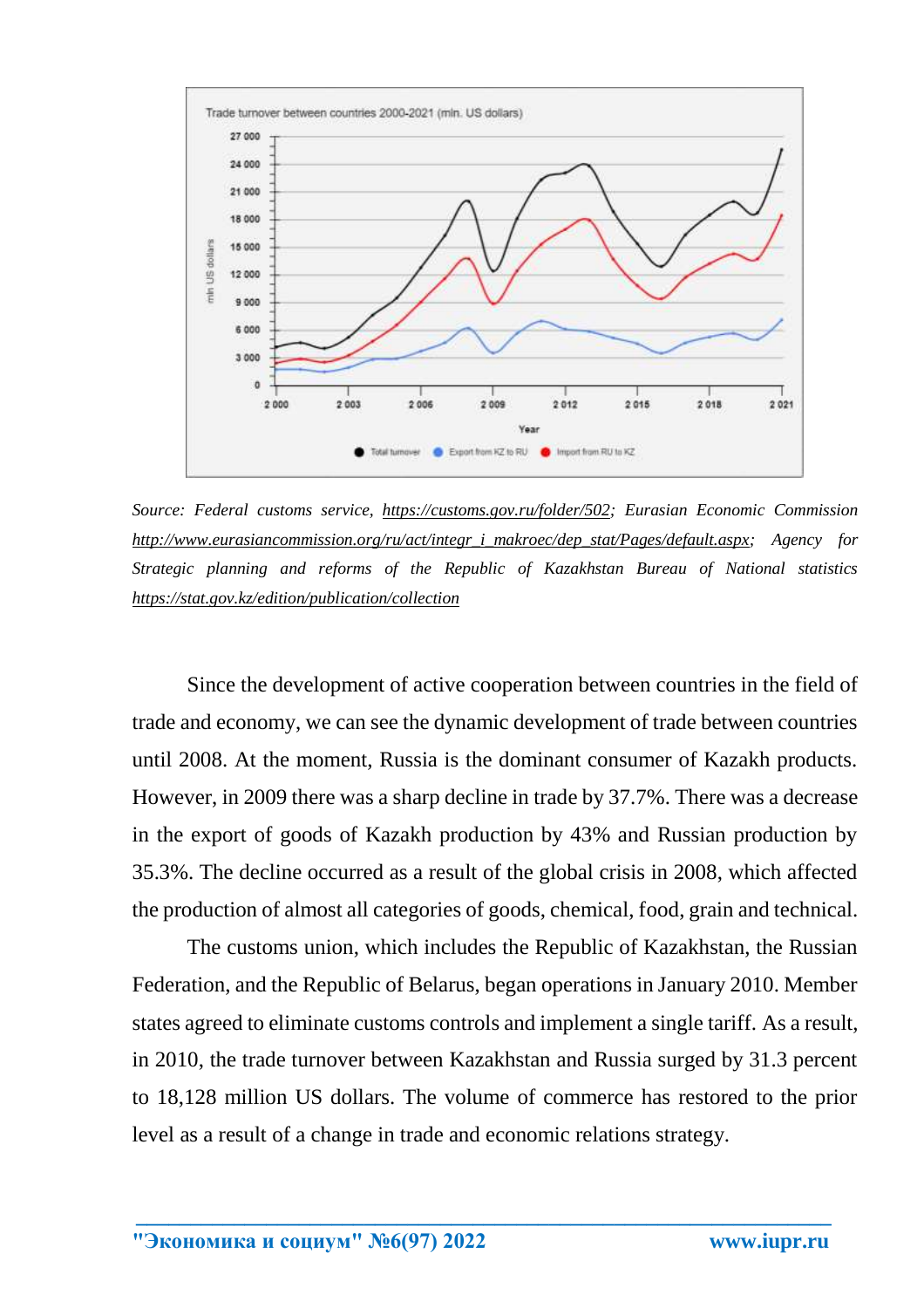According to the Eurasian Economic Commission's report for the years 2010- 2014, the overall volume of trade between the three member states, Kazakhstan, Russia, and Belarus, was 47.1 billion US dollars in the first years. However, during the time that the customs union and the single economic space were in operation, the amount of commerce climbed to 57.4 billion US dollars, a rise of 17.9% in percentage terms [3].

Following a strong growth in mutual trade volume in 2010-2011, owing to the establishment of a common market for goods, there has been a downturn in trade turnover since 2013, which has later developed into a recession. At the same time, multidirectional dynamics in the volume of commodities provided to the CU and SES common markets were displayed by the participating countries. Exports of Belarus, for example, have been increasing year after year, whilst exports of Kazakhstan have been declining since 2011. In the case of Kazakhstan and Russia, the volume of commodities exchanged between the two nations accounted for barely 1/3 of the entire volume [3].

Table 2 shows the 2014 indicators, which show negative trends in both countries when compared to 2013. The drop is equal to 20% of overall trade volume, of which Russia accounts for 85.9%.

The indicators of trade between Kazakhstan and Russia continued to drop in the years after that, till 2017. The amount of mutual commerce declined by 18.4 percent compared to the previous year. The amount of trade fell by further 16 percent in 2016. Energy items account for a large portion of trade volume, hence there was a drop in 2015-2016 due to lower Brent crude oil prices. Brent crude oil was \$34 per barrel in 2015, and \$29 per barrel in 2016. Other internal and external variables influencing the drop in trade volume include the state of the global economy and trade, EAEU nations' devaluation processes and macroeconomic indicators [4].

In 2017, 2018, and 2019, the volume of commerce increased gradually, eventually reaching 19,983 million US dollars [5], with Kazakhstan accounting for 29.4 percent and Russia for 71.6 percent.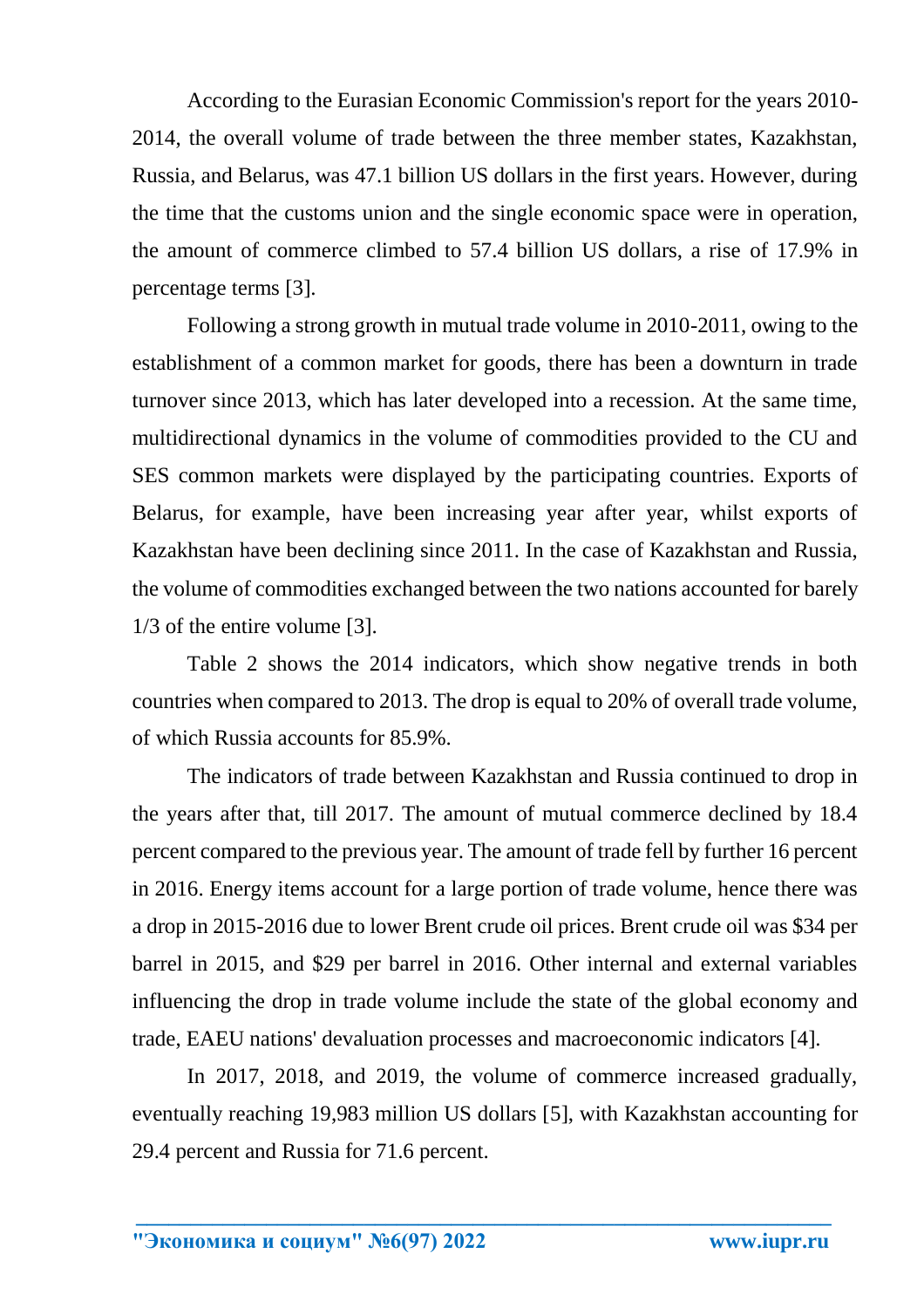However, an epidemic of the COVID-19 virus occurred in February 2020, causing the global economy to contract by 3.2 percent and worldwide trade to contract by 5.3 percent [6]. By 2020, the trade turnover between Kazakhstan and Russia will have declined by 6%.

The Russian Federation's Federal Customs Service estimates a commercial turnover of \$25,621 million dollars in 2021 [7]. This is a 26.7 percent increase over 2020, and it is the greatest statistic for the whole duration of partnership.

As we noted, one of the features of mutual trade between Kazakhstan and Russia is a large gap between their volumes. The volume of imports exceeds the volume of exports by almost three times. Based on tables 3 and 4, we can observe a gap between the same categories of goods in the turnover of both countries.

In both countries, most of the volume of supplies is occupied by the Fuel and Energy Complex Products, Mineral Products, Fuel and Energy. The categories of metals and related products in exports and machinery, equipment, and vehicles in imports are tied for second place.

Agricultural items are one of the most important groups, accounting for a large portion of Kazakhstan's and Russia's trade turnover. However, considering Russia's current situation with Ukraine, as well as Russia's recent announcement that it will no longer export sugar and grain products to EAEU nations, the volume of this category of trade between Kazakhstan and Russia may decline and now it resulted an increase in the prices of these products in Kazakhstan and other EAEU countries.

According to official statistics, nowadays, the foreign trade transaction between Kazakhstan and the Russian Federation has increased by 26.2 percent to \$25 billion 621 million since 2014, when Russia was subjected to economic sanctions as a result of the annexation of Crimea. By \$6 billion 713 million, in absolute terms [7].

Domestic goods exports to Russia climbed by 27.5 percent, or \$1 billion 965 million, at the same time. Russian imports grew by 25.6 percent, or \$4 billion 748

**\_\_\_\_\_\_\_\_\_\_\_\_\_\_\_\_\_\_\_\_\_\_\_\_\_\_\_\_\_\_\_\_\_\_\_\_\_\_\_\_\_\_\_\_\_\_\_\_\_\_\_\_\_\_\_\_\_\_\_\_\_\_\_\_** 

.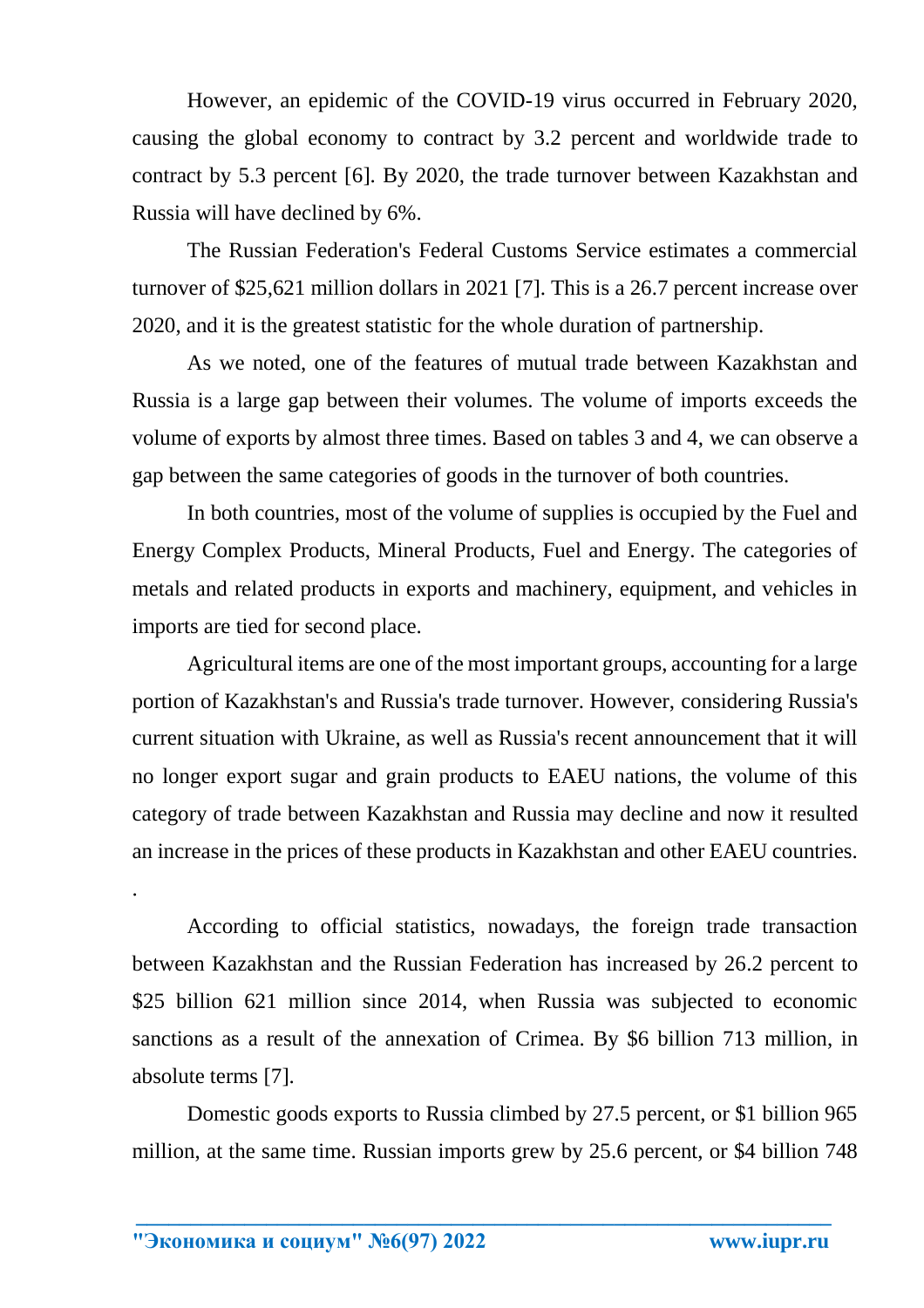million. Over eight years, the gap in favor of Russia climbed by 24.5 percent, rising from \$8 billion 552.2 million to \$11billion 335 million [7].

Russian producers' interest in Kazakhstan has increased dramatically as a result of Western sanctions against the Russian Federation.

The Kazakh economy is currently performing better than Russia's. The volume of Russian exports to Kazakhstan is expected to expand in the future. Restrictions on direct or indirect export delivery of Russian commodities to numerous countries across the world will help to enable this. Also, it will certainly be impossible to re-export Russian goods through Kazakhstan. Kazakhstan will not be used to bypass sanctions, according to the deputy director of the presidential administration.



Table 3. Commodity structure of Kazakhstan's export to Russia

*Source: Federal customs service, [https://customs.gov.ru/folder/502;](https://customs.gov.ru/folder/502) Eurasian Economic Commission [http://www.eurasiancommission.org/ru/act/integr\\_i\\_makroec/dep\\_stat/Pages/default.aspx](http://www.eurasiancommission.org/ru/act/integr_i_makroec/dep_stat/Pages/default.aspx)*

**\_\_\_\_\_\_\_\_\_\_\_\_\_\_\_\_\_\_\_\_\_\_\_\_\_\_\_\_\_\_\_\_\_\_\_\_\_\_\_\_\_\_\_\_\_\_\_\_\_\_\_\_\_\_\_\_\_\_\_\_\_\_\_\_** 

Table 4. Commodity structure of Kazakhstan's imports from Russia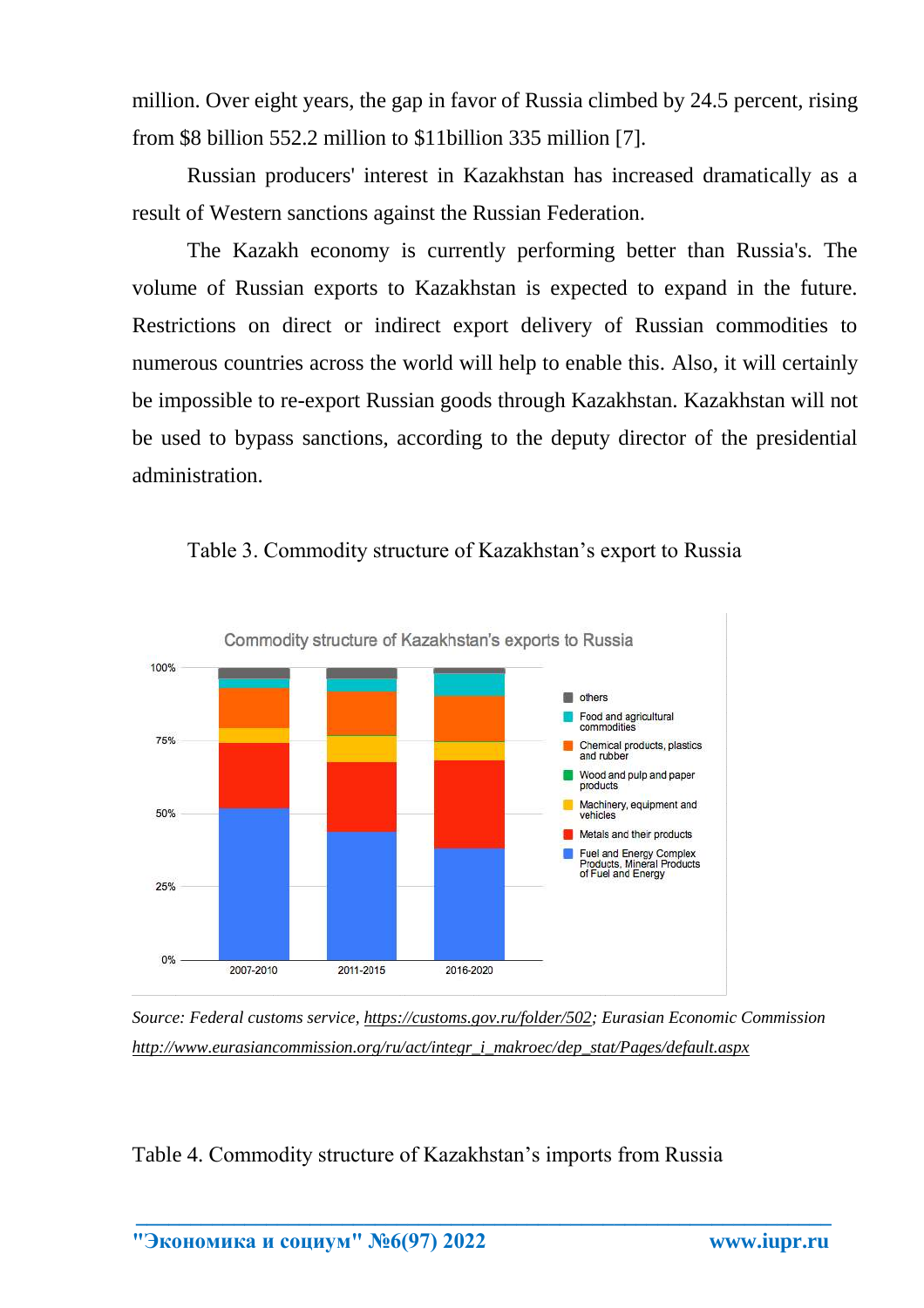

*Source: Federal customs service, [https://customs.gov.ru/folder/502;](https://customs.gov.ru/folder/502) Eurasian Economic Commission [http://www.eurasiancommission.org/ru/act/integr\\_i\\_makroec/dep\\_stat/Pages/default.aspx](http://www.eurasiancommission.org/ru/act/integr_i_makroec/dep_stat/Pages/default.aspx)*

## **Conclusion**

Kazakhstan and Russia have been important partners in economic, social, and political matters since the fall of the Soviet Union. According to data from 2021, the countries' trade turnover accounts for 25% of Kazakhstan's overall trade turnover. At the start of the year 2000, trade relations between the two countries were improving.

However, trade relations between Kazakhstan and Russia had difficulties as a result of various global events, including the global financial crisis of 2008, the development of a customs union between Kazakhstan, Russia, and Belarus, and sanctions against Russia following the Crimean events.

These effects, on the other hand, have certain benefits. The trade turnover between Kazakhstan and Russia, for example, surged by 1.3 after the sanctions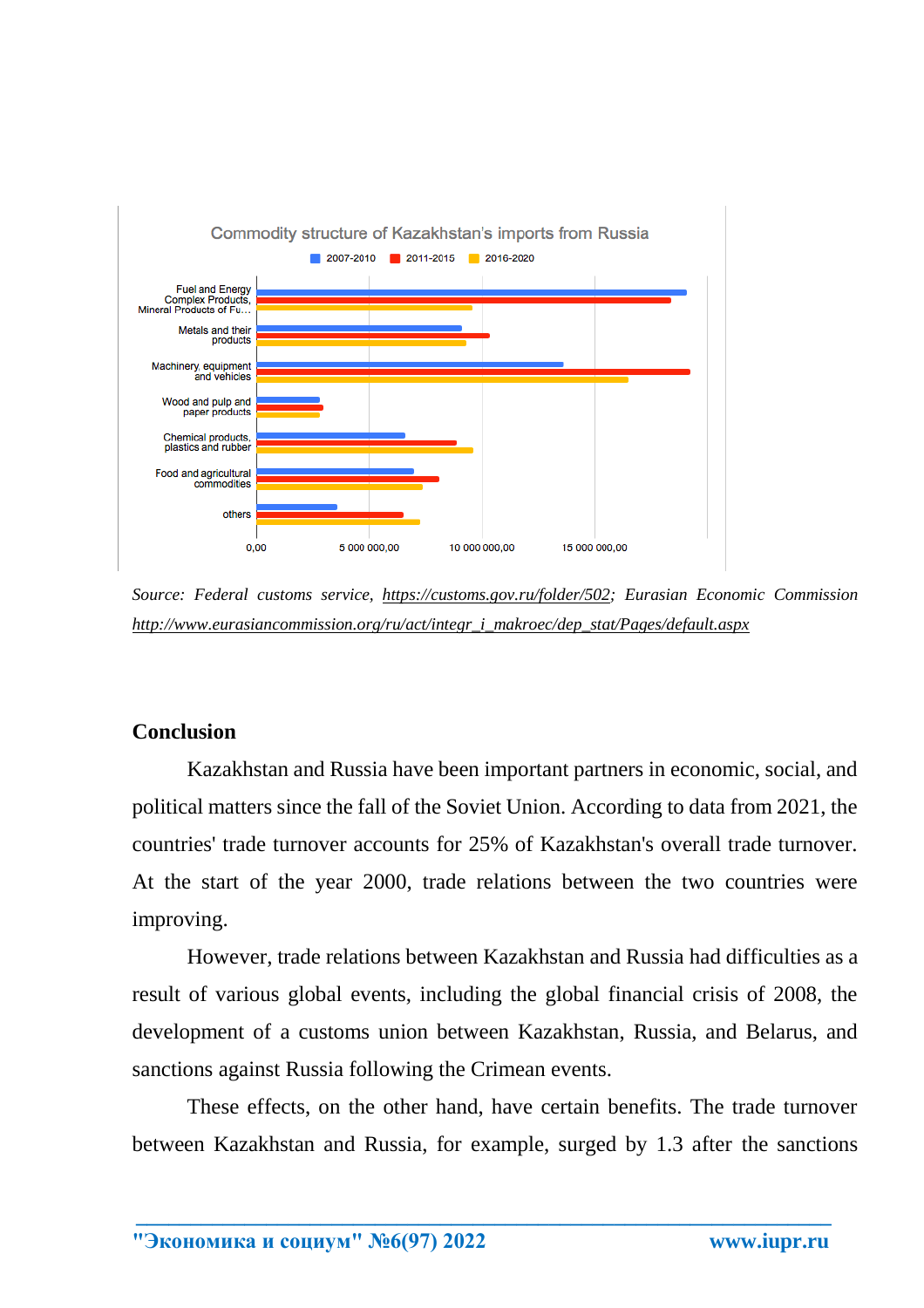imposed in response to the Crimean events. The EAEU also helped to reduce trade barriers.

In light of the current situation between Ukraine and Russia, it is unclear how Kazakhstan and Russia's trade relations will grow. Russia has currently banned the export of grain and sugar to EAEU nations, resulting in an increase in the prices of these products in Kazakhstan and other EAEU countries. Furthermore, Russia is having problems importing sophisticated technology for the creation of a domestic product, which will have an impact on the production and export of a variety of items.